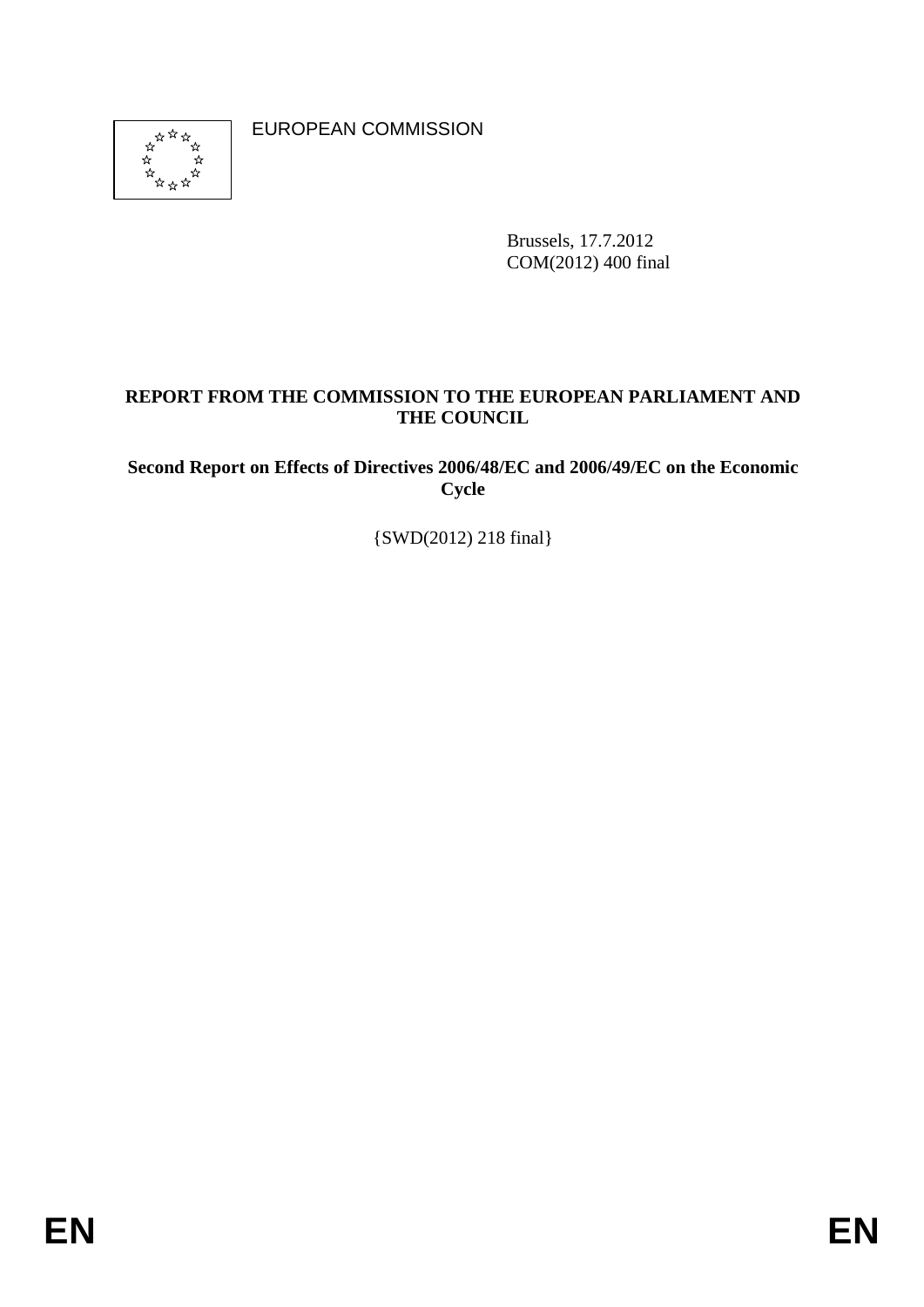# **TABLE OF CONTENTS**

| 1.   |  |
|------|--|
| 2.   |  |
| 3.   |  |
| 4.   |  |
| 5.   |  |
| 6.   |  |
| 6.1. |  |
| 6.2. |  |
| 6.3. |  |
| 6.4. |  |
| 6.5. |  |
| 7.   |  |
| 8.   |  |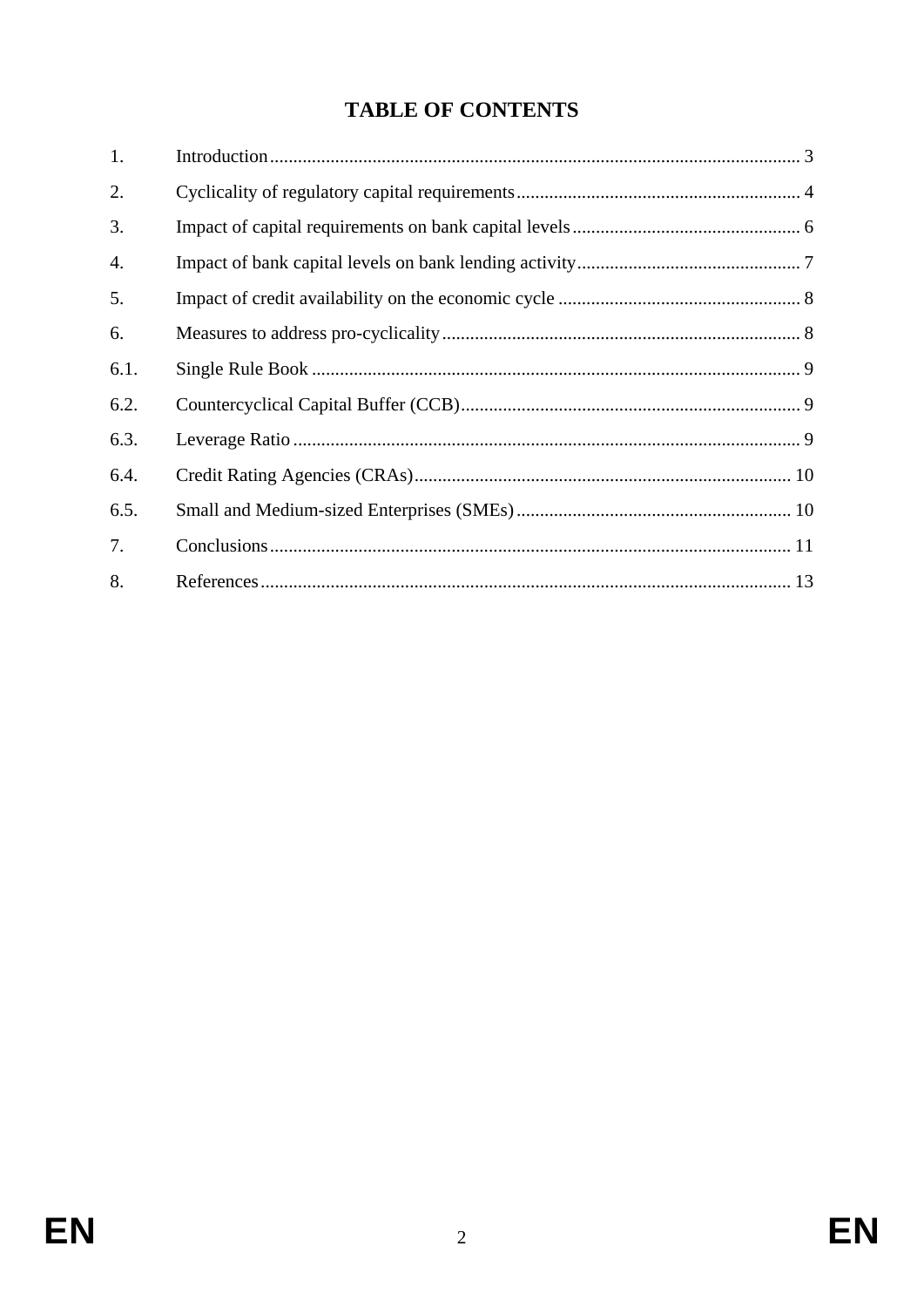#### <span id="page-2-0"></span>**REPORT FROM THE COMMISSION TO THE EUROPEAN PARLIAMENT AND THE COUNCIL**

#### **Second Report on Effects of Directives 2006/48/EC and 2006/49/EC on the Economic Cycle**

#### **1. INTRODUCTION**

- 1. The minimum capital requirements for banks under the EU Capital Requirements Directive  $(CRD)^1$ , based on the Basel II framework, are risk sensitive. In consequence, as credit and market risk increases in a downturn, minimum capital requirements for banks will also increase to meet those higher risks. Banks may need to raise additional capital to meet these higher requirements at a time when their capital resources are being eroded by losses and opportunities for raising capital are scarce and costly. This may constrain banks' lending capacity into the economy, amplifying the downturn. Similarly, during an economic upturn when prices steadily rise and defaults decrease, the apparent reduction in risk may reduce capital requirements and increase lending, boosting the economy further. If the regulation has such an effect it is described as 'pro-cyclical'.
- 2. The possibility that the CRD may contribute to the pro-cyclicality observed in the financial system under the predecessor Basel I framework led to the inclusion in the CRD of Article  $156<sup>2</sup>$  which requires the European Commission (Commission) to periodically examine whether the CRD has '*significant effects on the economic cycle*' and to submit a biennial report to the European Parliament and the Council together with any appropriate corrective measures.
- 3. The Commission prepared its first report on pro-cyclicality in 2010. This second report is again based on the analysis of the ECB, which was supported by the Impact Study Group (ISG) that was set up jointly by the ESCB Financial Stability Committee (FSC) and the European Banking Authority (EBA) in 2011 as a successor of the Joint Task Force on the Impact of the new Capital Framework (JTFICF). The focus of the ECB report was a quantitative analysis of IRB bank data, although there is brief discussion of the likely pro-cylicality of the Standardised Approach, included in this report. $3$

 $\frac{1}{1}$  Comprising Directive 2006/48/EC of the European Parliament and of the Council relating to the taking up and pursuit of the business of credit institutions and Directive 2006/49/EC of the European Parliament and of the Council on the capital adequacy of investment firms and credit institutions 2000 are and the Council of the Council of the Council of the Council of the Council of the Council of the Council of the Co

In 2009 amended by Directive 2009/111/EC of the European Parliament and of the Council of 16 September 2009

The ECB's quantitative assessment includes quarterly data from  $O4\ 2008 - O2\ 2011$  from around 80 banks using the internal ratings based approach (IRB) for the calculation of their capital requirements. Qualitative assessment is based on survey evidence from national supervisory authorities and the Eurosystem's Bank lending Survey (BLS).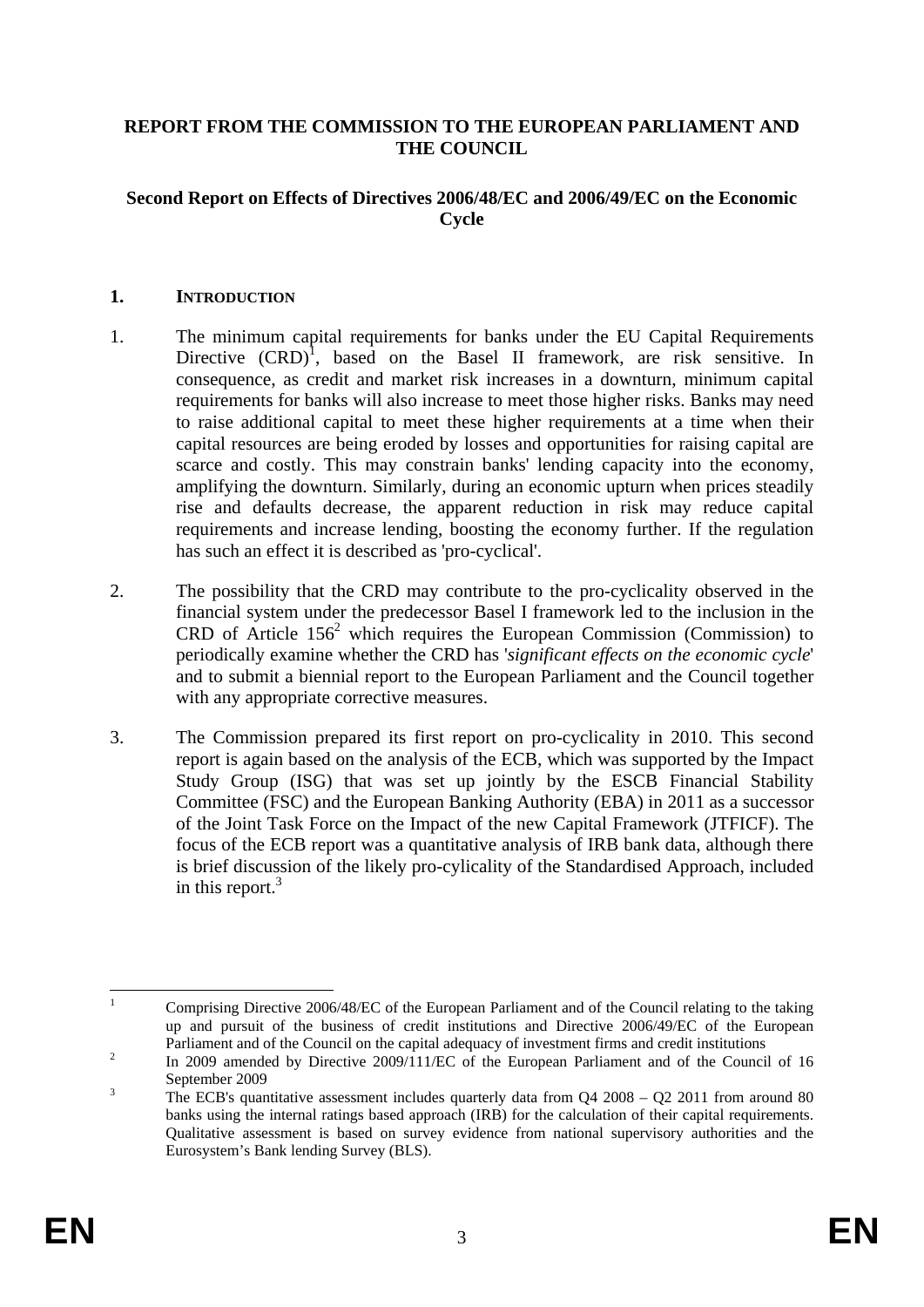- 4. Analysing the relationship between regulatory capital requirements and the procyclical lending of banks remains a complex exercise. As outlined in the first report, the main questions to be answered are the following:
	- (a) Are capital requirements cyclical?
	- (b) If yes, do cyclical capital requirements have an impact on the level of capital that banks desire or actually hold?
	- (c) If yes, does the desired or actual level of bank capital have an impact on the cyclicality of lending?
	- (d) If yes, does cyclical lending have an impact on the economic cycle?
- 5. On July 2011, the Commission proposed a legislative package for the reform of banking regulation, including a directive (CRD IV) and a regulation (CRR). The Commissions' proposal includes some measures that may mitigate pro-cyclicality. This report concludes with an *outlook* on the extent to which these counter-cyclical policy measures may mitigate the pro-cyclical impacts of the CRD on the financial and economic cycle.

#### <span id="page-3-0"></span>**2. CYCLICALITY OF REGULATORY CAPITAL REQUIREMENTS**

- 6. There is a consistent view among the national supervisory authorities surveyed by the ECB in 2011 that the CRD minimum required capital (MRC) is more risksensitive and tends to be more cyclical than previous Basel I requirements. The increase of cyclicality in capital requirements is mainly attributed to the higher risk sensitivity of the overall framework, in particular as regards the calculation of capital requirements under the internal ratings based (IRB) approaches.
- 7. The ECB quantitative analysis examined the extent to which input risk parameters to IRB models, namely probabilities of default (PDs) and loss given default (LGDs) estimations, and exposures, are correlated with macroeconomic factors, and how much this feeds through into cyclical MRC. Their findings are to be treated as preliminary indications rather than robust empirical results.<sup>4</sup>
- 8. The ECB found that PDs of non-defaulted corporate and retail exposures tend to increase more strongly with lower macroeconomic activity, lower property prices and higher unemployment, fulfilling one precondition for cyclical capital requirements. By comparison, there was a rather limited cyclical impact found for LGDs, likely to reflect that LGD values employed in banks' internal models are somewhat stickier than respective PDs and thus may react less immediately to changes in the macroeconomic environment. Changes in exposure were correlated with lagged changes in industrial confidence and consumer confidence (indicators for the economic cycle) for the corporate and retail portfolio respectively, also

 $\frac{1}{4}$  There remain two primary caveats: the implementation of the CRD is relatively recent (advanced models used from 2008) thereby limiting the availability of relevant data over a whole business cycle, so the analysis depends on cross country differences in business cycle stages; and the available sample period covers the recent financial crisis where crisis induced behavioural changes and policy interventions may have distorted general behavioural relationships.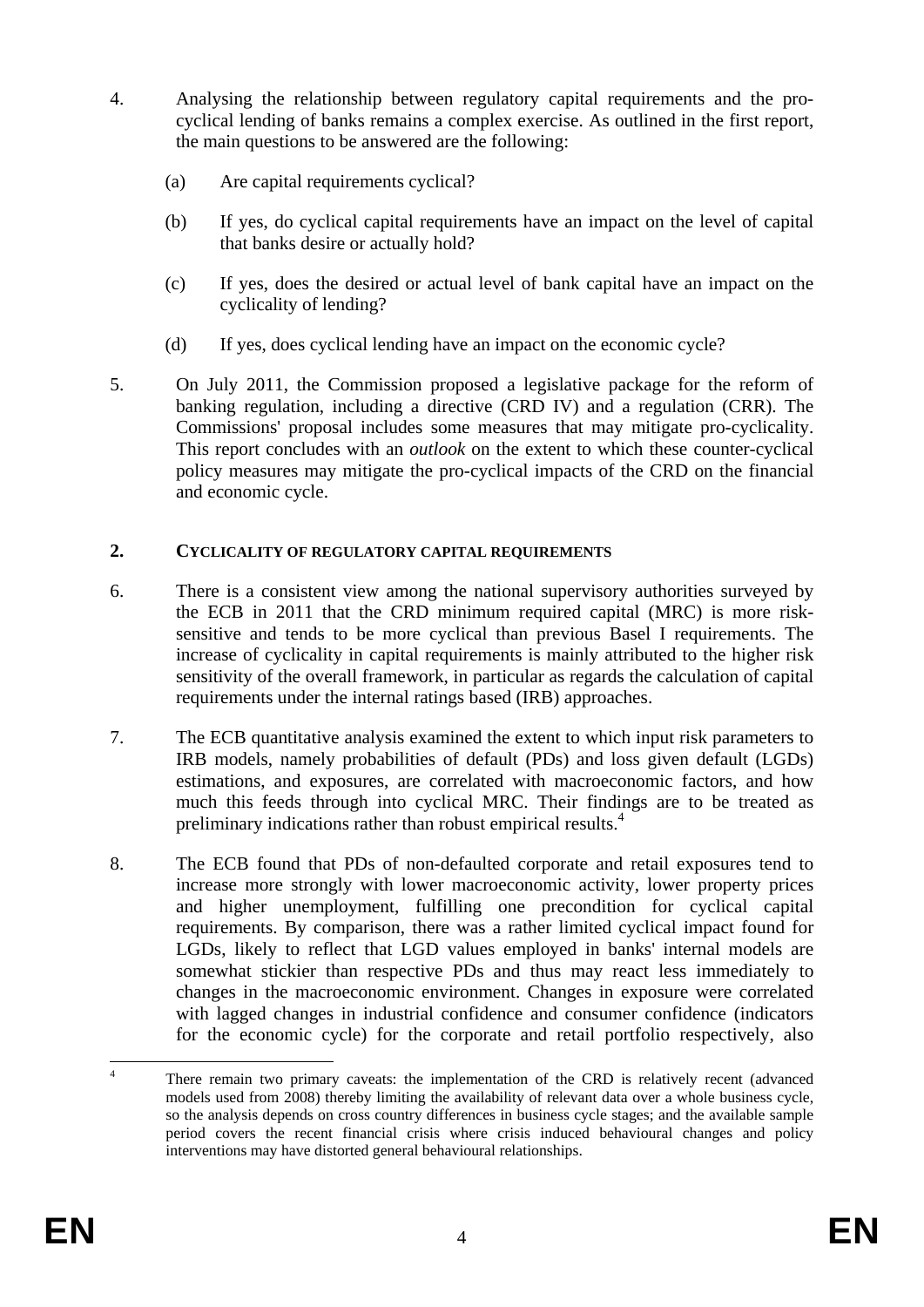implying cyclicality: banks reduce exposures to these portfolios in the face of an adverse economic outlook.

Overall, the assessment of the input parameters to MRC calculations suggests some counterbalancing effects between cyclical risk parameters such as PDs or LGDs on the one side and cyclical developments in exposures on the other: in a downturn the effect of a higher PD may be offset by a cut back of exposures when combined as inputs into the MRC. These counterbalancing effects may render the cyclical effect on overall MRC somewhat unclear or even non-stable over time as the speed of adjustments may differ across parameters and portfolios.

- 9. The results of the estimation of changes in overall bank-level MRC do not point to a significant relationship between the change in MRC and GDP growth for the overall sample at the bank (rather than portfolio) level. However, when the analysis is limited to Group 1 banks<sup>5</sup> there is a significant correlation between a decline in GDP growth and an increase in MRC. This tentatively points to some MRC cyclicality for Group 1 banks.
- 10. It should be noted that the dataset was limited to IRB banks with many smaller Group 2 banks – that use the Standardised Approach – excluded. Therefore, MRC cyclicality for Group 2 banks as a whole may also be significant, although statistical evidence for this is beyond the scope of the ECB study (see §13).
- 11. There are indications for some cyclicality of MRC at the portfolio level. For lagged GDP growth, the principle indicator of the economic cycle, there is a significant negative relationship with the MRC of the corporate portfolio of Group 1 banks only. However, there is also a significant negative relationship between lagged commercial property prices and the corporate portfolio MRC for all banks in the sample.

For the retail portfolio, GDP growth also has a relationship with the Group 1 banks only, although to a lower significance level. Changes in unemployment rates have a significant impact on retail portfolio MRC for the overall sample, with no significant difference for Group 1 banks.

- 12. To summarise, cyclical effects at portfolio level seem to be mitigated at the bank level. As already indicated by the findings on counterbalancing cyclical effects among the MRC parameters, these mitigations are likely to be primarily due to portfolio adjustment concerning the size and composition of banks' overall portfolios. However, the observed reallocations of assets were likely triggered by the financial crisis rather than changes in the underlying risk parameters per se. For instance, banks may have targeted a higher amount of assets eligible as collateral in central bank liquidity operations to improve their liquidity position and to be able to benefit from cheap central bank funding. In the absence of the crisis, then, the MRC may have been more cyclical.
- 13. An important additional factor that may contribute to the cyclicality of minimum capital requirements derives from external rating actions concerning some specific assets included in bank balance sheets. A substantial number of banks in EU

 $\frac{1}{5}$  A bank is considered a Group 1 bank if its Tier 1 capital is above €3 billion and it is well diversified and internationally active. All other banks are classified as Group 2 banks.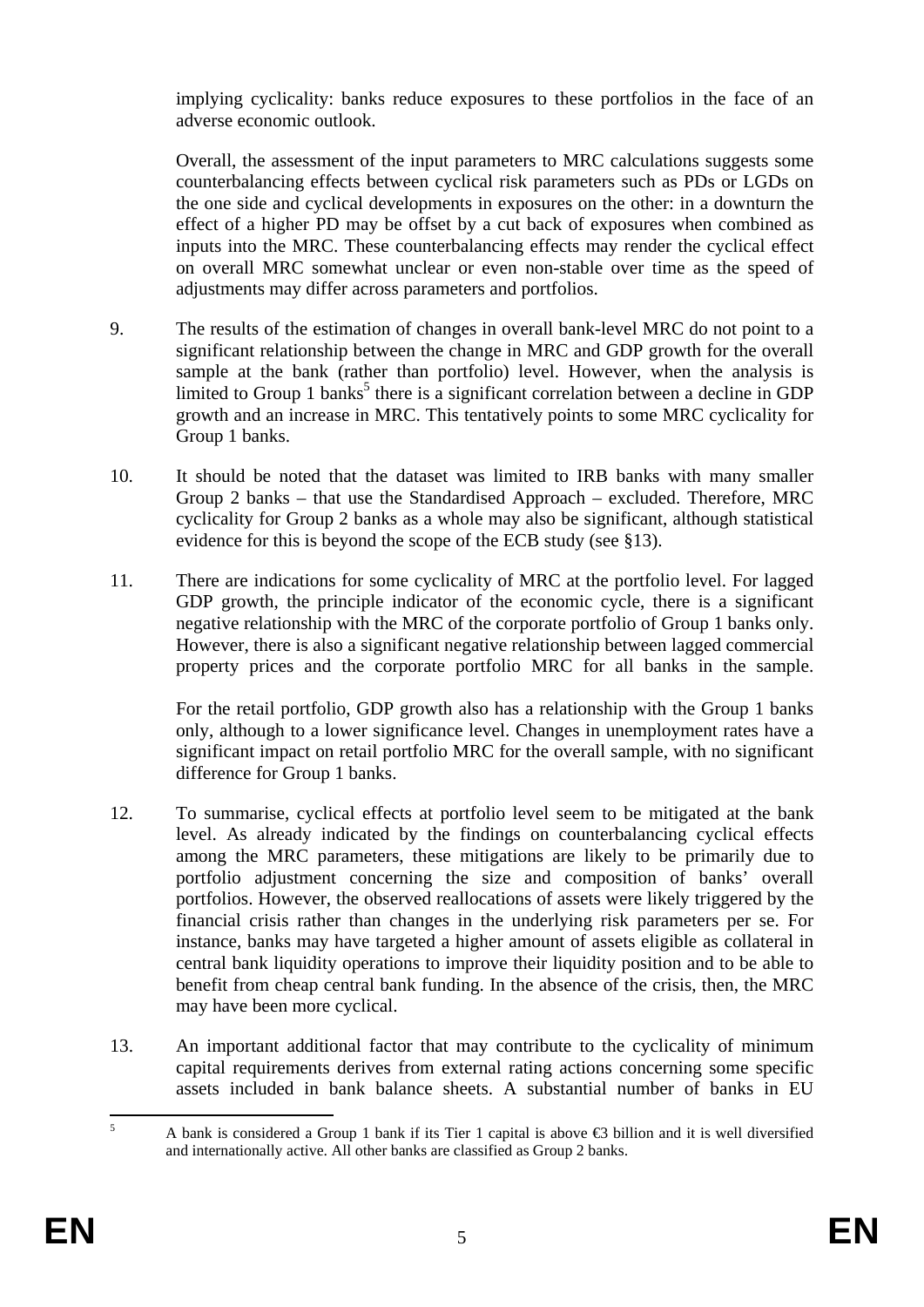countries apply (fully or partially) the standardised approach (SA) for the calculation of their capital requirements. Since the SA heavily relies on the use of external ratings for regulatory purposes, any cyclicality in external ratings would result in cyclical variations of capital requirements as well.<sup>6</sup> Banks using the SA may be an additional and significant force for any CRD-driven pro-cyclicality in bank lending.

14. Furthermore, the requirements set by credit rating agencies (CRAs) are important factors in banks' capital allocation decisions, because banks often aim at maintaining or reaching a target rating as a matter of business strategy, which may imply a higher and more cyclical capital ratio than that mandated by the CRD.  $^7$ 

#### <span id="page-5-0"></span>**3. IMPACT OF CAPITAL REQUIREMENTS ON BANK CAPITAL LEVELS**

- 15. The ability and willingness of banks to lend depends in part on the degree to which the minimum capital constraints are binding. A pro-cyclical MRC increasing during an economic downturn would cut more sharply into a bank's capital buffer above the minimum, forcing a prudent bank to seek more capital or alternatively to reduce the MRC by cutting lending.
- 16. The academic literature on the behaviour of bank capital buffers over the economic cycle in general finds that banks' capital buffers above the MRC decrease when business activity goes up, implying excessive risk-taking during economic upswings and cutting back lending in downturns.<sup>8</sup>
- 17. The ECB empirical analysis finds slightly significant correlations between GDP growth and firm capital buffers implying the reverse behaviour – higher buffers during upswings and lower buffers in downturns. However, in view of the short sample period and crisis-driven capital buffer raising in 2010H2 and 2011H1 these observations must be treated with caution.<sup>9</sup>
- 18. Capital levels held by banks can also be driven by anticipation of future regulatory requirements. Future requirements cover the regulation set out in "Basel III" agreements, the recent measures of the  $EBA<sup>10</sup>$  and any other additional national-level regulations concerning banks' capital ratios that have recently been approved or are expected to be approved in the near future. Overall, survey indications point to some

 $\frac{1}{6}$ See commentary and charts 1, 2 and 3 in the accompanying Staff Working Document  $\frac{7}{7}$ 

See also sectio[n 0](#page-9-0) 

<sup>8</sup> See for example Ayuso, Perez and Saurina (2004), Bikker and Metzemakers (2004), Lindquist (2004). Jokipii and Milne (2008) and Stolz and Wedow (2011). 9

However the ECB notes that a few theoretical papers (e.g. Heid (2007), Zhu (2008), Jokivuolle, Kiema and Vesala (2009) and Repullo and Suarez (2009)) have pointed to the possibility of a change in banks' capital buffer behaviour when moving to a Basel II-based framework. Banks may decide to operate with additional buffers, and in more forward-looking manner, to insure against the perceived more cyclical MRC. This might give rise to capital buffers that move with the cycle; being higher in upturns and vice versa.<br><sup>10</sup> The EBA set capital target for 70 European banks, consisting of two parts to be implemented by June

<sup>2012.</sup> The first part is a temporary capital buffer against sovereign exposures at market prices as of September 2011. The second part consists in raising core Tier 1 capital ratios to 9%.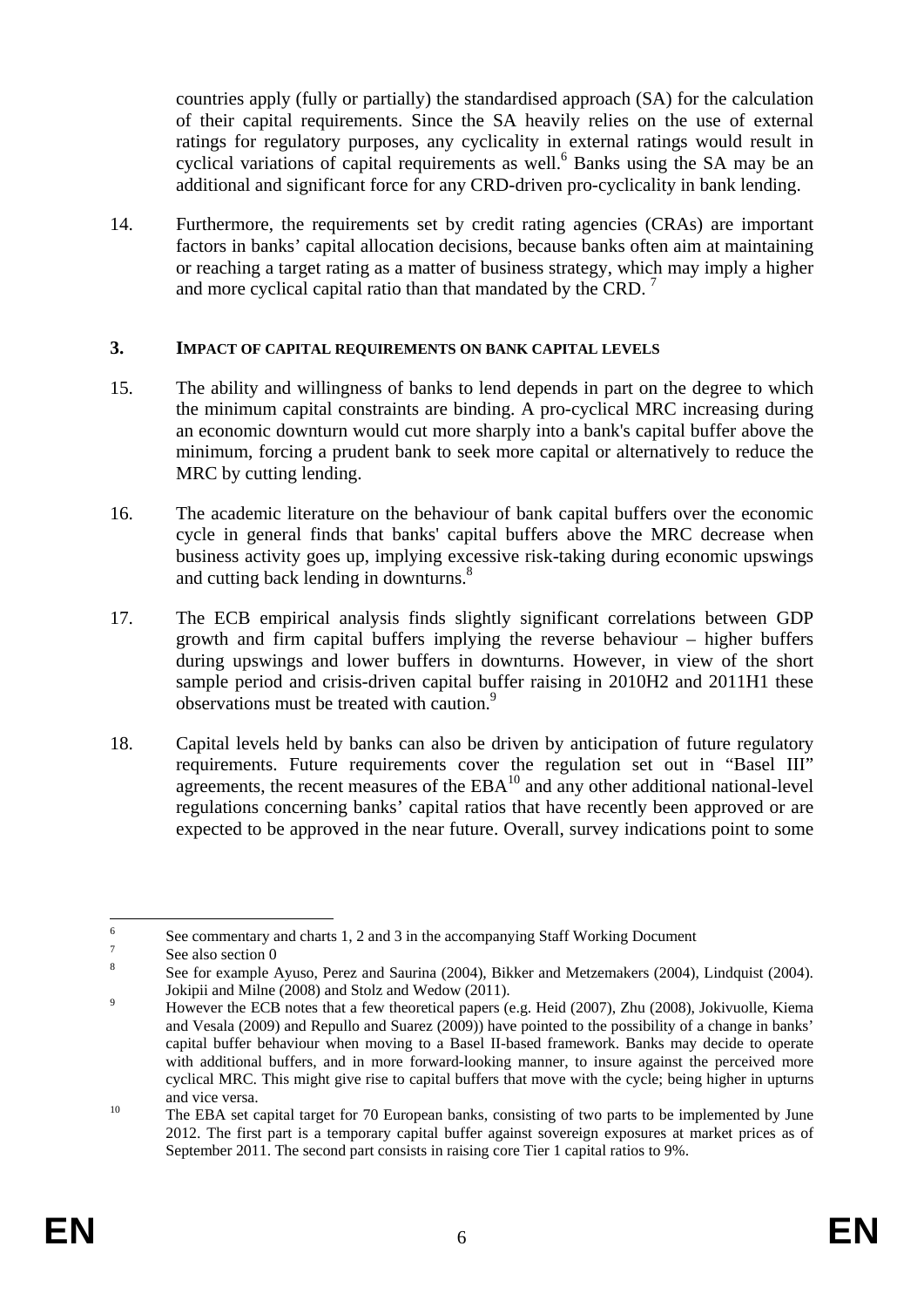notable impact of regulatory changes on both their balance sheets and lending policies, including credit standards. $11$ 

19. EBA has publicly disclosed preliminary evidence on the recapitalisation exercise.<sup>12</sup> The total actions give a preliminary aggregated capital surplus of approximately 26%. The actions predominantly focus on direct capital measures which account for 96% of the capital shortfall and for 77% of the total amount of actions proposed. The majority of these are capital raising, retained earnings and conversion of hybrids to common equity. Measures impacting risk-weighted assets (RWAs) account for the remaining 23% of total amount of actions. After taking account of the measures arising from EU State Aid decisions on banks restructuring or other country programmes, the impact of actions reducing lending into the real economy would be less than 1% of the total amount. However, the Commission, EBA and ECB are committed to conduct a close monitoring of the deleveraging process, whether related or not to the recapitalisation plan. In particular, since deleveraging is likely to occur with non-core activities and/or outside the home jurisdiction, close home-host cooperation within the EU and also outside its borders is important.

Moreover, euro area banks' share of total credit for Central and Eastern Europe (CEE) (47.3%) is high compared with other emerging economies, suggesting a very high level of credit dependence and a particularly high sensitivity to deleveraging decisions of the parent entities. For some specific countries in the region the credit supply is controlled almost entirely by euro area banking groups.<sup>13</sup>

### <span id="page-6-0"></span>**4. IMPACT OF BANK CAPITAL LEVELS ON BANK LENDING ACTIVITY**

20. The large majority of national supervisory authorities stated that there are clear links between bank's capital management policies and their loan granting process. In most cases the regulatory capital requirements of CRD play an important role. However, authorities have not identified clear impacts of regulatory capital requirements on certain asset classes or loan categories.

Other drivers behind capital management policies make it difficult to separate the influence of CRD on bank lending. Such drivers include the risk appetite policies of banks, stress tests, Pillar I/II requirements and  $RAROC<sup>14</sup>$  and portfolio growth targets. As regards other supply and demand side factors that may affect the cyclicality in loan exposures, authorities have divergent views, but these other factors are mostly seen as more important than regulatory capital requirements. Relevant factors for loan supply include the macroeconomic environment (cost of funding, availability of capital and liquidity, market confidence) and banks' individual lending strategy. Loan demand is mainly influenced by macroeconomic conditions (growth rate, inflation, unemployment, income development, insolvencies, consumption

 $11$ See charts 4, 5, 6, 7 with some results from the euro area Bank Lending Survey (BLS) on the impact of regulatory changes on banks' lending behaviour. However, it must be emphasised that this is a different

phenomenon to the pro-cyclicality of existing requirements.<br>
12 EBA website, 9 Feb 2012, http://www.eba.europa.eu/News--Communications/Year/2012/The-EBAs-Board-of-Supervisors-makes-its-first-agg.aspx<br>
See Table 1: EU banking assets and charts 8 and 9 in the SWD for further information and discussion

on cross-border credit supply.<br><sup>14</sup> Risk adjusted return on capital, a risk-based profitability measure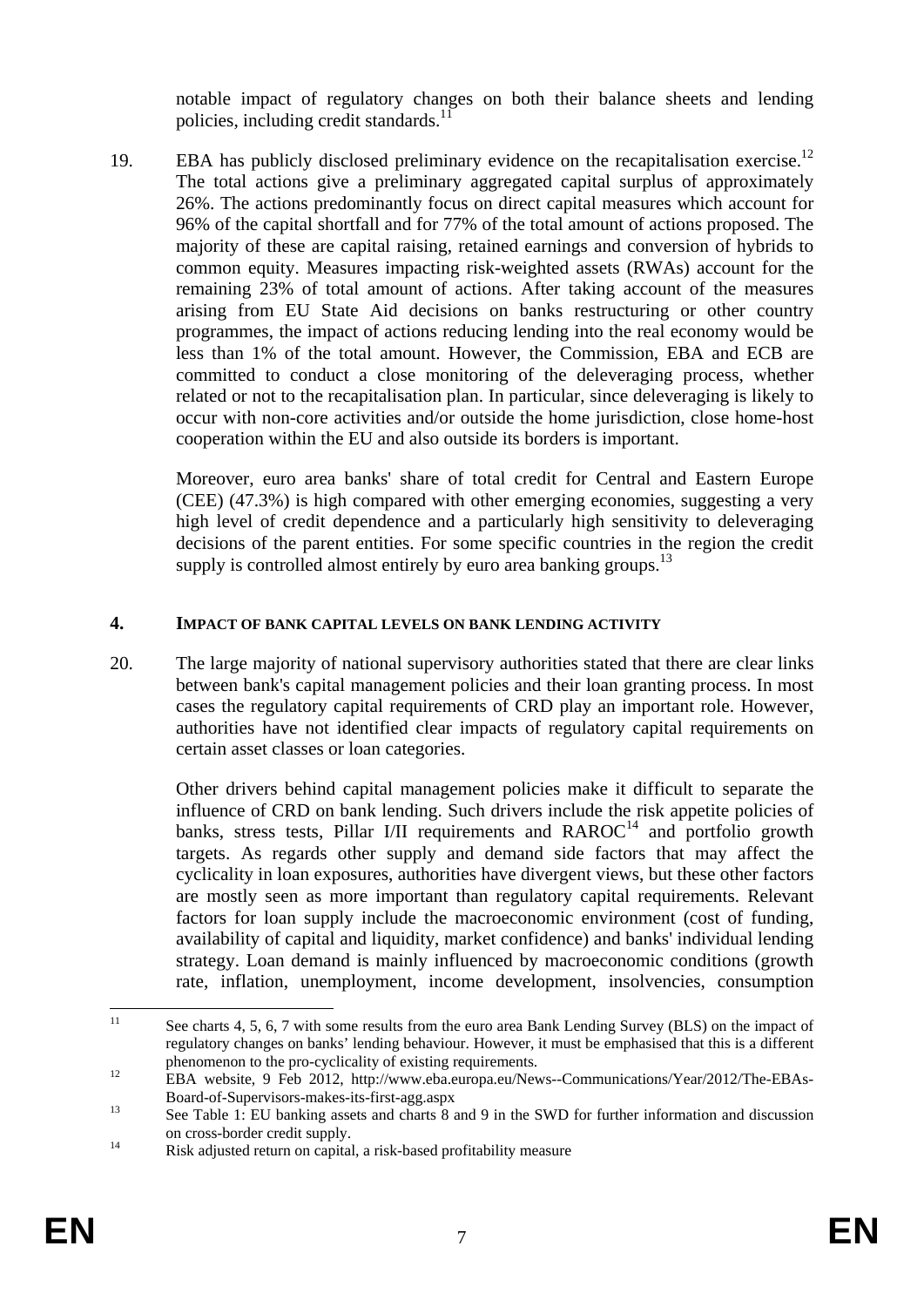(expectation), exports etc.), but market conditions (interest rates, funding availability) were also mentioned. Authorities also noted that impairments and writeoffs of loans are more cyclical than regulatory capital requirements for performing loans. Fair value accounting and IFRS are also seen as important drivers for bank lending activity.

#### <span id="page-7-0"></span>**5. IMPACT OF CREDIT AVAILABILITY ON THE ECONOMIC CYCLE**

- 21. Quantifying the impacts of MRC changes on lending and GDP remains difficult. The ECB reviewed the results of an analysis carried out by the Macroeconomic Assessment Group (BIS, 2010) that was set up by the Basel Committee on Banking Supervision and the Financial Stability Board to assess the macroeconomic effects of the transition to higher capital and liquidity requirements under Basel III. However, this study is mentioned for illustrative purposes only as it focused on a one-off transition to higher requirements rather than determining a standard co-movement between MRC, lending and GDP.
- 22. MAG noted that standard macroeconomic models do not readily allow for direct investigation of the effects of prudential policy changes on lending and GDP. While different models employed by the MAG capture many of the key aspects, there is no single model that incorporates all the relevant mechanisms. Therefore the study presents the median outcome of several models as a central estimate of the impact across models and countries.15
- 23. However, given all the caveats encountered in the ECB's quantitative analysis of MRC cyclicality, for instance the very limited data available and the impact of the financial crisis both via additional regulatory changes, government interventions and behavioural adjustments, it seems to be too early to make a quantitative estimate of how big the pro-cyclical impact of CRD capital requirements on lending and GDP might be.

#### <span id="page-7-1"></span>**6. MEASURES TO ADDRESS PRO-CYCLICALITY**

- 24. In July 2011, the Commission proposed a legislative package for the reform of banking regulation, including a directive (CRD IV) and a regulation (CRR). This follows the Basel III agreement and will meet the key objective of maintaining the credit supply to the real economy in the EU.
- 25. The proposal includes a number of measures that may mitigate pro-cyclicality in banking lending: a single rule book, a countercyclical capital buffer, the introduction of a leverage ratio, reduced dependency on credit rating agencies for prudential requirements, and scope to undertake further measures to enhance loan availability for small and medium sized enterprises.

 $15$ 

<sup>15</sup> See chart 10: Macroeconomic Assessment Group model study results in the SWD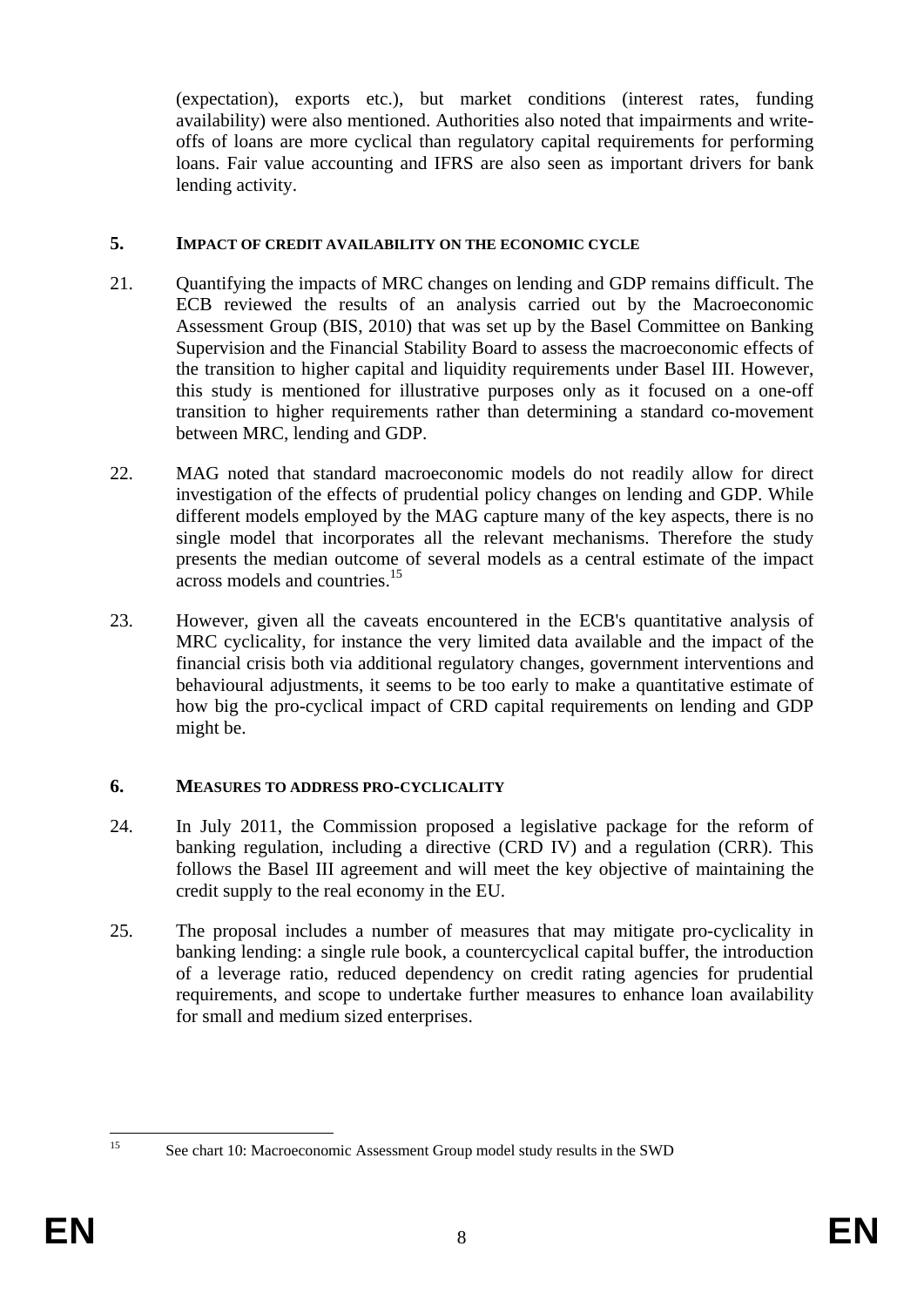#### <span id="page-8-0"></span>**6.1. Single Rule Book**

26. As noted above in §19, due to the integration of the EU banking sector, deleveraging of credits in international banks in response to regulatory requirements set by national supervisors may occur outside home jurisdictions. The introduction of a single rule book will not only reduce regulatory arbitrage but also mitigate the procyclical effects of asymmetric de-leveraging in "host countries".

### <span id="page-8-1"></span>**6.2. Countercyclical Capital Buffer (CCB)**

- 27. One key regulatory response to the perceived pro-cyclicality of bank lending is the countercyclical buffer (CCB), an integral part of the Commission's CRD IV proposal. This extra buffer, built up gradually over good economic times, can be released in an economic downturn to allow banks to absorb their losses in an orderly way that does not lead to costly increases in the price of credit, which can aggravate recession. It will mitigate both the existing unresponsiveness of regulatory requirements to risk build-up at the macro level and their cyclicality.
- 28. Since dynamics can be very different across different markets, the buffers are determined on a national market base. The European Systemic Risk Board would be in charge to develop common guidelines and facilitate and coordinate this macroprudential tool within the framework of its mandate.
- 29. The ECB report highlights that although there are some conceptual issues that arise with regard to the practical implementation of the  $CCB<sup>16</sup>$ , the overall amount of  $CCB$ would have followed a clear counter-cyclical trend. In line with the credit growth in the years before the crisis and on the basis of a hypothetical implementation of the CCB in 2005, the buffer guide would have increased gradually, to a peak of circa 290bn euro for all countries in the EU in  $2007$ <sup>17</sup>

### <span id="page-8-2"></span>**6.3. Leverage Ratio**

- 30. The Leverage Ratio is an additional capital requirement that can become a binding ceiling on leverage beyond a certain multiple of assets compared to Tier 1 capital. This would help to limit excessive bank lending during the upswing of an economic cycle when banks have momentum to expand balance sheets without an appropriate increase in capital.
- 31. In line with Basel III, the Commission has proposed the Leverage Ratio as a Pillar 2 measure with "a view to migrating to a binding (pillar 1) instrument, after appropriate review and calibration". As the Leverage Ratio is a new instrument for the EU (and in its current form for nearly the whole world) the Commission proposed a diligent approach with a thorough review and parallel trial period before deciding on the final form of the instrument.<sup>18</sup>

<sup>16</sup> <sup>16</sup> The ECB examined the Basel III reference guide, the credit-to-GDP ratio in different MS.<br>
<sup>17</sup> See chart 11 in the SWD<br>
<sup>18</sup>

The CRD IV proposal tasks the EBA with preparing a report on the effectiveness and impact of the Leverage Ratio to be submitted to the Commission by June 2016. On the basis of the EBA report, the Commission shall report to the European Parliament and the Council by 31 December 2016 on the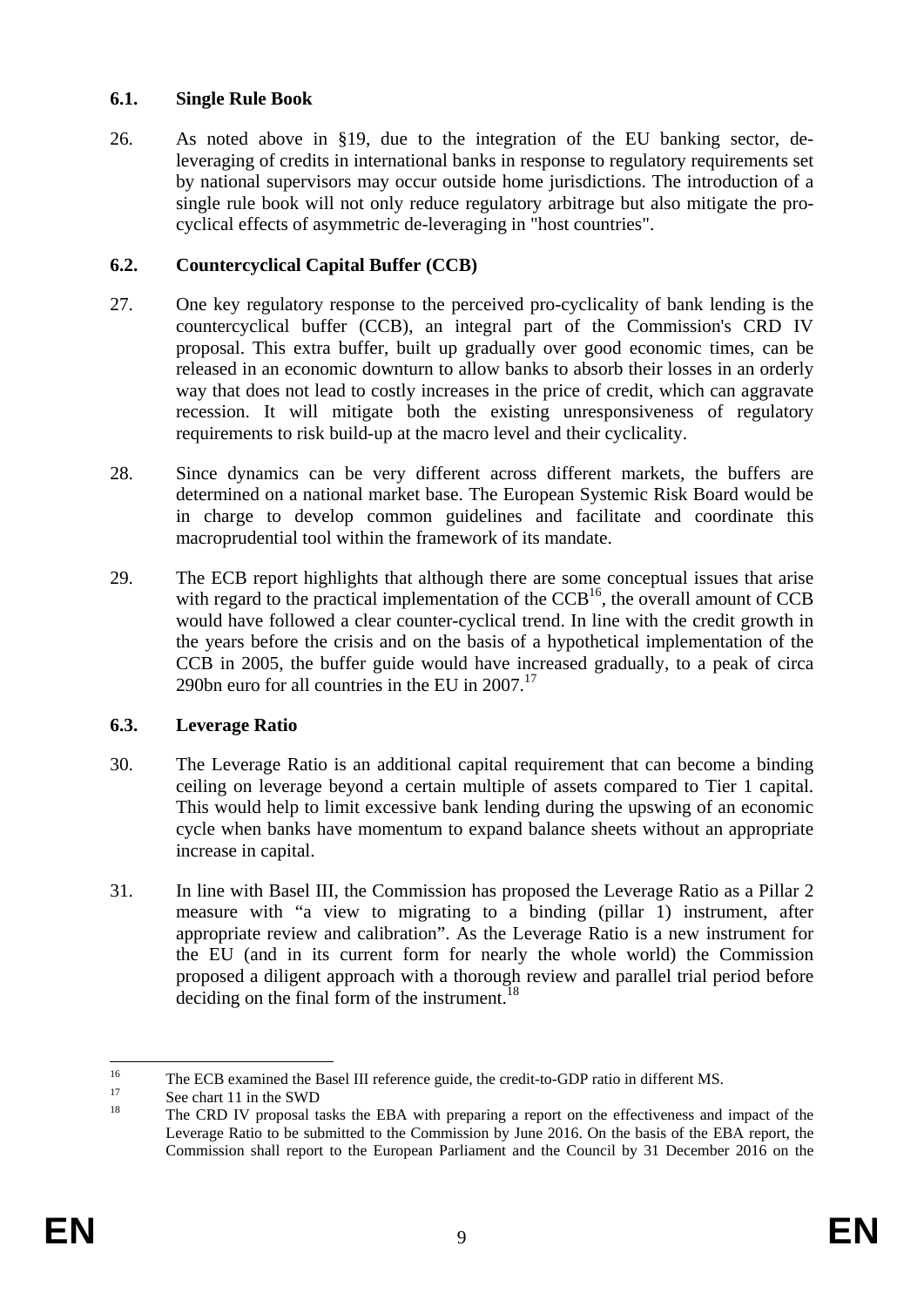### <span id="page-9-0"></span>**6.4. Credit Rating Agencies (CRAs)**

- 32. Credit rating agencies (CRAs) as well as economic capital models may also play an important role in the determination of the actual capital level of banks. As noted in §13, external ratings are closely correlated to the economic cycle, implying that capital requirements linked to these will also follow a clear cyclical pattern, at least at the level of individual exposures. The heavy reliance of the Standardised Approach to credit risk on external ratings means that this issue is particularly relevant for banks who have not yet migrated to the IRB approach.
- 33. In view of this, the CRD IV proposal encourages the use of internal ratings, while reducing the number of references to external ratings and strengthening provisions on how external ratings can be used.<sup>19</sup> It respects the principle of proportionality by allowing smaller credit institutions and investment firms to opt for the less CRAsdependent (and more risk sensitive) IRB approach by permitting the use of the simplest possible rating procedures.<sup>20</sup> The use of the IRB approach requires independent risk assessment capability and also incentivises better risk management techniques to control the credit risk in bank portfolios.
- 34. Furthermore, the Commission adopted a legislative proposal $^{21}$  on 15 November 2011 that includes a general obligation for all regulated financial institutions to make their own credit risk assessments, and similar proposals for insurers will follow later in 2012. The Commission is also very much involved in and supportive of work going on in Basel seeking to reduce the importance of ratings as a criterion for defining liquid assets and looking for alternatives to calculate capital requirements for securitization investments. All this should reduce the pro-cyclicality of financial regulation arising from overreliance on CRAs.

#### <span id="page-9-1"></span>**6.5. Small and Medium-sized Enterprises (SMEs)**

- 35. SMEs are more bank-dependent institutions since they have fewer opportunities to find alternative sources of finance, and as the backbone of the European economy<sup>2</sup> any pro-cyclicality in capital requirements may most significantly impact growth in the real economy through constrained SME lending.
- 36. Access to bank loans for SMEs was found to have deteriorated in the April to September 2011 ECB 'SAFE' survey, and this trend was confirmed in the October 2011 to March 2012 survey. According to these latest survey results, euro area SMEs' financing needs increased during the period with 19% reporting an increase in their need (demand) for bank loans, up from 17%, while 11% reported a decrease, compared with 12% before. The net balance of firms reporting a worsening in the

effectiveness and impact of the leverage ratio and 'where appropriate' make in 2018 a legislative proposal for the introduction of a Leverage Ratio (Article 482 (1)).

<sup>&</sup>lt;sup>19</sup> At the international level, the Financial Stability Board (FSB) issued in Oct 2010 principles to reduce authorities' and financial institutions' reliance on CRA ratings.

<sup>(</sup>http://www.financialstabilityboard.org/publications/r\_101027.pdf)<br>
Recitals 28-29 of the July 2011 CRR proposal

<sup>&</sup>lt;sup>21</sup> See http://ec.europa.eu/internal\_market/securities/agencies/index\_en.htm for further information<br><sup>22</sup> SME is the 2008 (see for the 2008) of the securities and 52.4% of securities and the distribution

<sup>22</sup> SMEs account for 99.8% of enterprises, 66.9% of employees, and 58.4% of gross value added in the EU-27 (2010 estimate, Eurostat/National Statistics Offices of Member States/Cambridge Econometrics/Ecorys)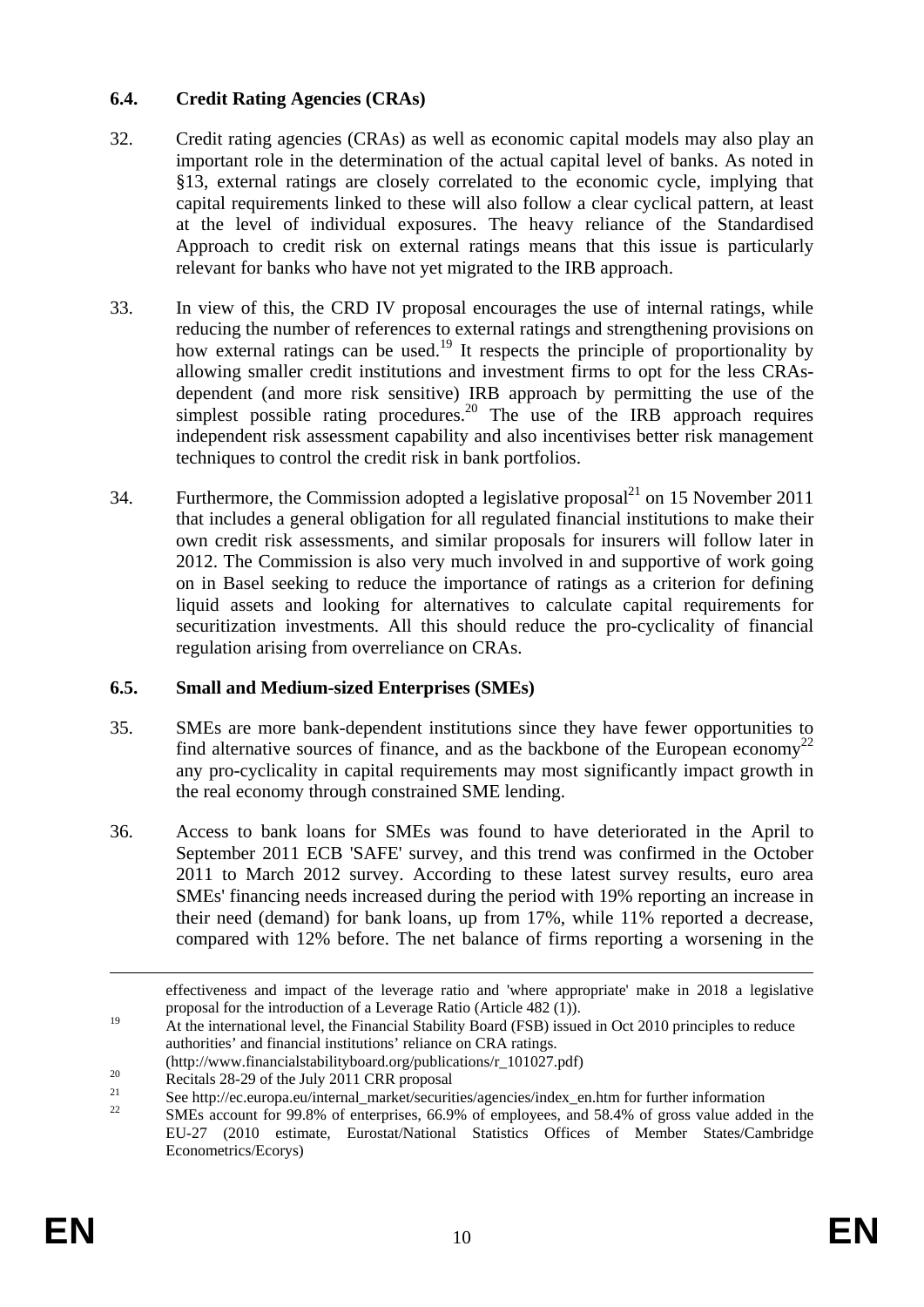availability (supply) of bank loans was 20%, up from 14% in the previous round.<sup>23</sup>

At the same time, in the latest (April 2012) ECB quarterly Bank Lending Survey (BLS) the net tightening of credit standards on loans to SMEs fell from 28% in the Q4 2011 to 1% in Q1 2012, with net tightening of credit standards to the group of non-financial corporations as a whole falling from 35% to 9%, a much larger drop than was expected by survey participants at the time of the previous survey round. This could be explained by a marked decline in the net percentage of euro area banks reporting that cost of funds and balance sheet constraints had contributed to a tightening of credit standards – 8% of banks reported a challenging market financing environment compared with 28% previously. Nevertheless, a respite from an even further tightening of credit standards does not ease the challenging funding situation for SMEs.

- 37. SME exposures are subject to a favourable treatment under the existing CRD. In the CRD IV proposal capital requirements are increased across the board for all credit risk exposures, which means that SMEs maintain their preferential treatment in Basel II relative to other exposures. Even so, the Commission has requested the EBA to analyse and report on the current risk weights of SME lending and the thresholds employed for identifying SMEs in the context of the new Basel III standards. Options to further improve the favourable treatment of SME exposures include for instance decreasing the risk weighting from 75% to 50% or raising the exposure threshold for SMEs from  $\oplus$ m to  $\oplus$ m or  $\oplus$ m. The Commission would carefully consider these options within the overarching CRD IV objective of enhancing financial stability.
- 38. It is also worth noting that SMEs, to the extent that they are credit rationed by banks, are expected to be the primary beneficiaries of smoothened pro-cyclicality brought about by the enhanced countercyclical measures in CRD IV.

# <span id="page-10-0"></span>**7. CONCLUSIONS**

- 39. The ECB found some evidence for a cyclical MRC driven by cyclical PDs for larger Group 1 banks using the IRB approach to credit risk, offset somewhat by cyclical exposures (i.e. reduced in a downturn). Although cyclical MRCs are tentatively identified at the portfolio (corporate and retail) level, this effect seems to be mitigated at the bank level when the whole sample of banks is considered.
- 40. This mitigation may primarily be due to crisis-driven portfolio adjustment, for instance to target more assets eligible as collateral in central bank liquidity operations, and therefore absent the crisis there could have been firmer evidence for a cyclical MRC. Banks using the Standardised Approach may also have a cyclical MRC due to the method's reliance on external CRAs whose ratings are cyclical.
- 41. The ability and willingness of banks to lend depends in part on the degree to which the minimum capital constraints are binding. Although the MRC calculated under the current CRD may have had some impact on actual capital levels held by banks, in

 $23$ 23 Survey on the access to finance of SMEs in the euro area (SAFE) available at <http://www.ecb.europa.eu/stats/money/surveys/sme/html/index.en.html>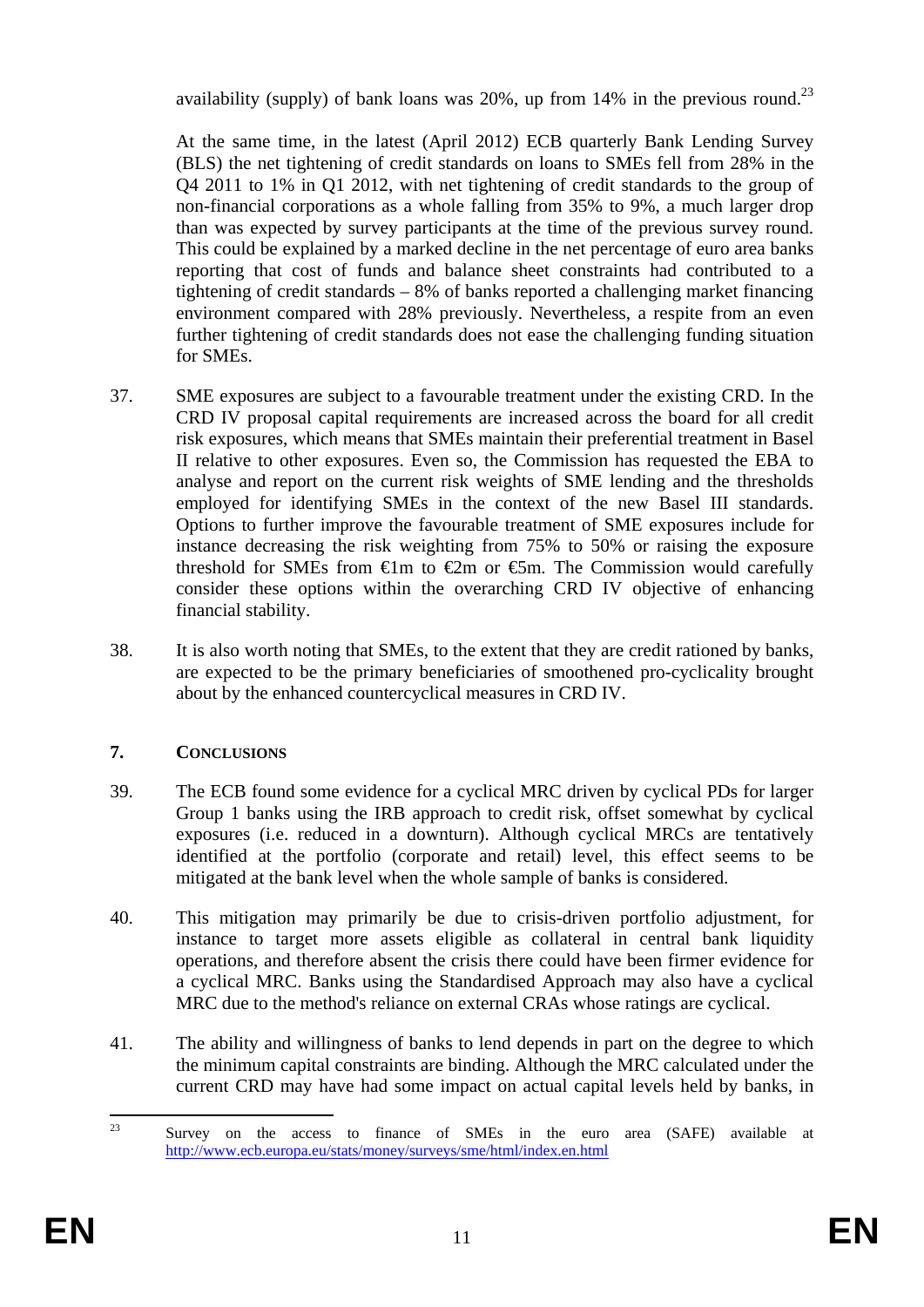addition to several other factors expectations of stricter future regulatory requirements may have resulted in capital targets set considerably above the MRC, with significant impacts on balance sheets and lending policies. However, this is a driver that is different from the cyclicality of the current legislation.

42. CRD IV, which will implement Basel III in the EU, will represent a structural break with the past with a more demanding MRC in terms of quality and quantity of capital required, as well as new requirements for liquidity and leverage. Importantly, it will include a number of countercyclical policy measures, including a single rule book, a countercyclical capital buffer, a leverage ratio, and measures on CRAs and SMEs. Where appropriate, the implementation of measures will be phased in over time in order to avoid pro-cyclical effects.